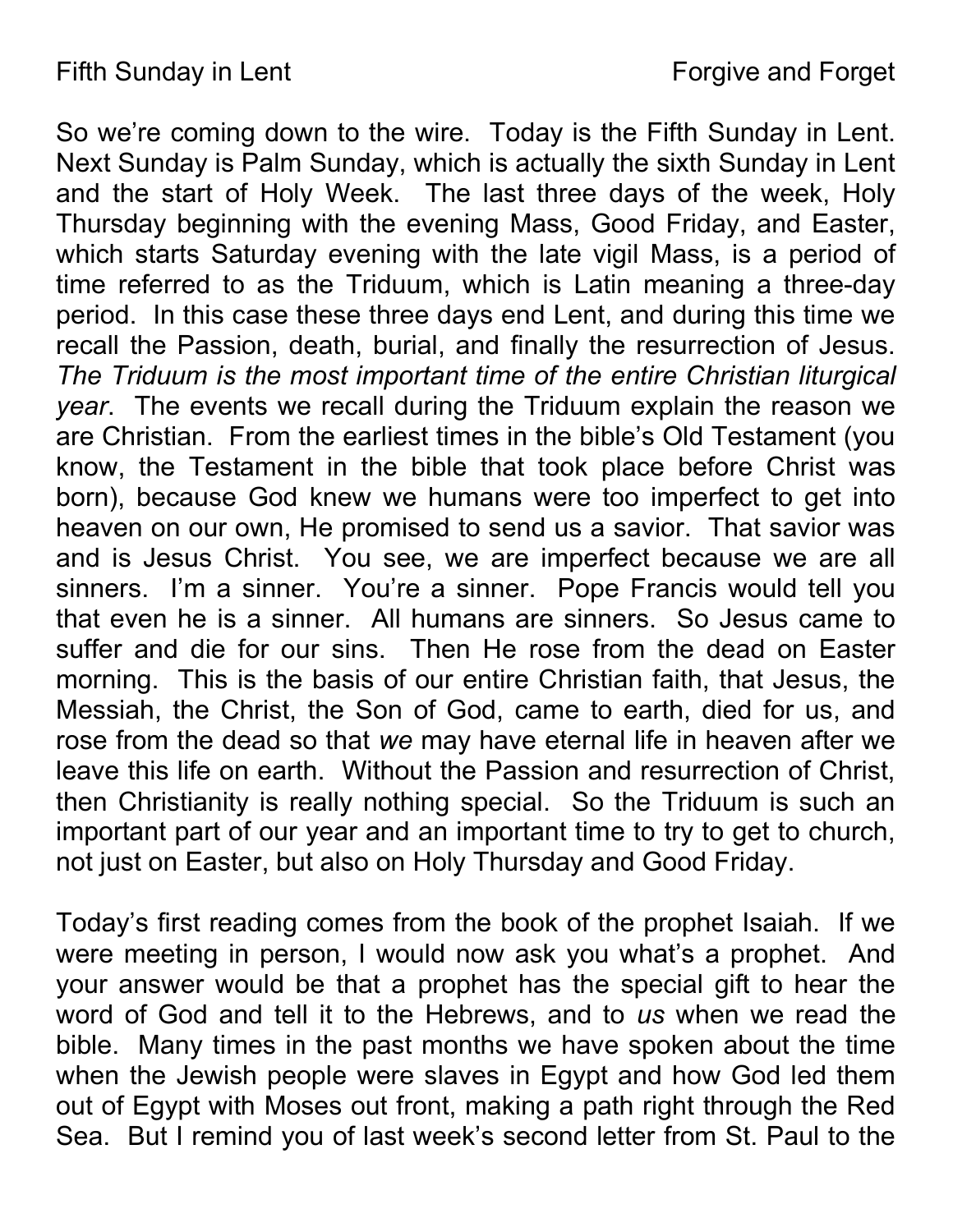Corinthians. Paul said, "Anyone who belongs to Christ is a new person. The past is forgotten, and everything is new." In other words, what happened in the past? Fuhgeddaboudit! So you answer the question. What happened in the past? Fuhgeddaboudit! Today's reading takes place at a time when the Hebrews were captive this time in Babylon. And God needed to lead them back to Israel yet again. Pay particular attention to what Isaiah says, especially the second sentence.

A reading from the book of the prophet Isaiah (Isaiah 43:18-21)

The Lord, who opened the Red Sea to deliver you from slavery in Egypt, says this: Forget what happened long ago! Don't think about the past. I am creating something new. There it is! Do you see it? I have put a road in the desert and streams in thirsty land. Every wild animal honors me, even the jackals and owls. I provide water in the desert and streams in a thirsty land for my chosen people. I made them my own nation, so they would praise me. The word of the Lord.

So when God had Moses lead the Israelites out of Egypt, they crossed right through the middle of the Red Sea. Pretty amazing stuff, right? But then Isaiah tells us *fuhgeddaboudit!* It was a big deal, that crossing of the Red sea, wasn't it? But what does Isaiah say? He says, fuhgeddaboudit! Because this time God is going to provide water and streams in the desert. But the desert is a dry and sandy place. So God is telling the Jewish people through the prophet Isaiah that the escape from Egypt may have been really something else, but this next return to Israel is going to be even more special. And Isaiah is also hinting to us that what is really going to be special is Jesus' return when He is raised from the dead saving all of us from sin.

The Responsorial Psalm, Psalm 126:

The Lord has done great things for us; we are filled with joy.

The Lord has done great things for us; we are filled with joy.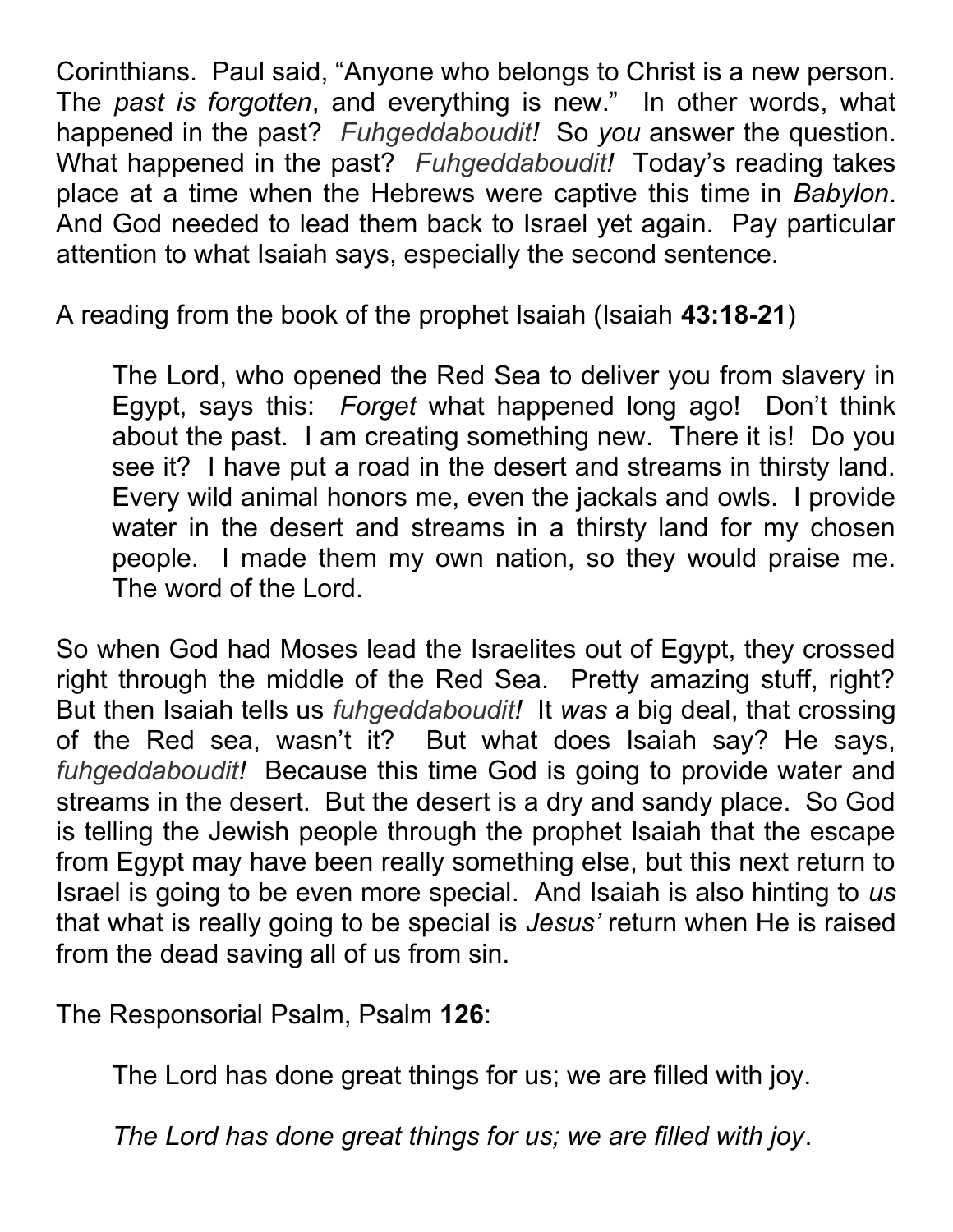It seemed like a dream when the Lord brought us back to the city of Zion. We celebrated with laughter and joyful songs.

The Lord has done great things for us; we are filled with joy.

In foreign nations it was said, "The Lord has worked miracles for His people." And so we celebrated, because the Lord had indeed worked miracles for us.

The Lord has done great things for us; we are filled with joy.

And now we have St. Paul's reading to the people of Philippi in Greece. Here Paul also forgets about the past and concentrates on what is to come, on trying to take hold of the prize, the prize of Jesus' calling.

A reading from the letter of St. Paul to the Philippians (Philippians 3:12-14)

Sisters & brothers: I have not yet reached my goal, and I am not perfect. But Christ has taken hold of me. So I keep on running and struggling to take hold of the prize. My friends, I don't feel that I have already arrived. But I forget what is behind, and I struggle for what is ahead. I run toward the goal, so that I can win the prize of being called to heaven. This is the prize that God offers, because of what Jesus Christ has done. The Word of the Lord.

What does Paul say about what is behind us? Fuhgeddaboudit! Struggle with what's ahead. Work for the prize that God is offering us, the risen Jesus. He told it to the Corinthians last week. He tells it to the Philippians this week. He told it to us both weeks; twice he told us. The past, what's behind? Fuhgeddaboudit! So it must be important.

Last week some of you may also remember the parable, the story Jesus told about the wealthy man's son who ran away and lost all of his money, and then returned home to his father. Does anyone remember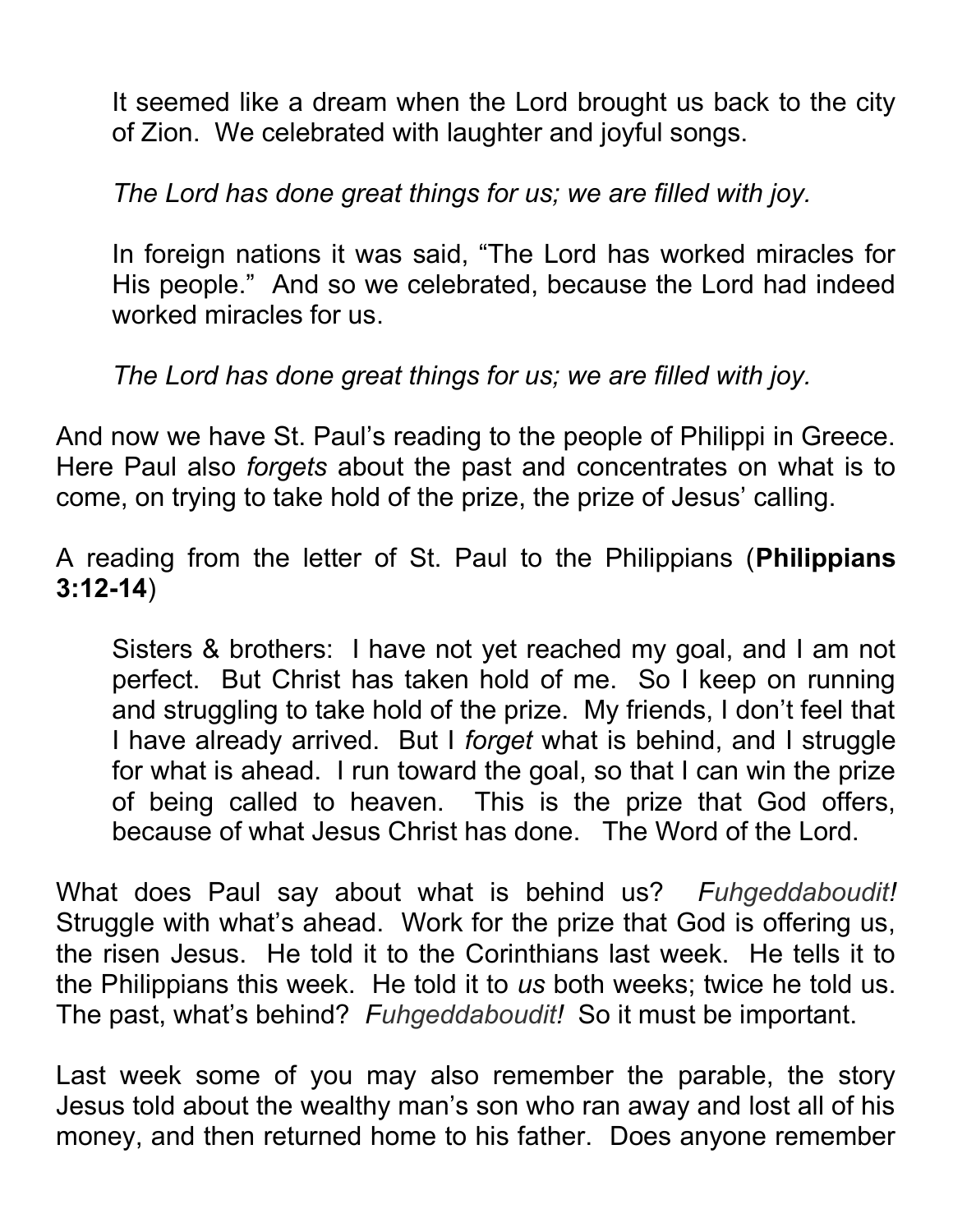what his father did when he saw his son? He forgave him and threw a big party. The point of the story was forgiveness. He forgot about the wrong his son did and forgave him. The returning son's brother was upset about the big party for his brother after all the wrong he had done. What does the father tell his upset son? Again, fuhgeddaboudit! It's in the past. It's done. Forgive your brother. Well, this week we have another story of forgiveness. Only this time it's not just Jesus telling a story. It's He who is doing the forgiving.

Glory and praise to You, Lord Jesus Christ.

Glory and Praise to You, Lord Jesus Christ.

With all your heart turn to me, says the Lord, for I am tender and compassionate.

Glory and Praise to You, Lord Jesus Christ.

A reading from the holy gospel according to John (8:1-11).

Jesus spent the night on the Mount of Olives. Then early in the morning he arrived in the temple area. The people came to him, and he sat down and started to teach them. Then the Pharisees and the teachers of the Law of Moses brought a woman to Jesus who had been caught in bed with a man who was not her husband. They made her stand in the middle of the crowd. Then they said, "Teacher, the Law of Moses teaches that a woman like this should be stoned to death! What do you say?" They asked Jesus this question because they wanted to test Him and bring some charge against Him. Jesus simply bent over and started tracing on the ground with his finger. The crowd kept on asking Jesus about the woman. Finally He stood up and said, "Let him who is without sin cast the first stone." He meant, "Let any of you who have never sinned go ahead and throw the first stone at her." Once again He bent over and began tracing on the ground. The people left one by one. Finally, when everyone else had left, only Jesus and the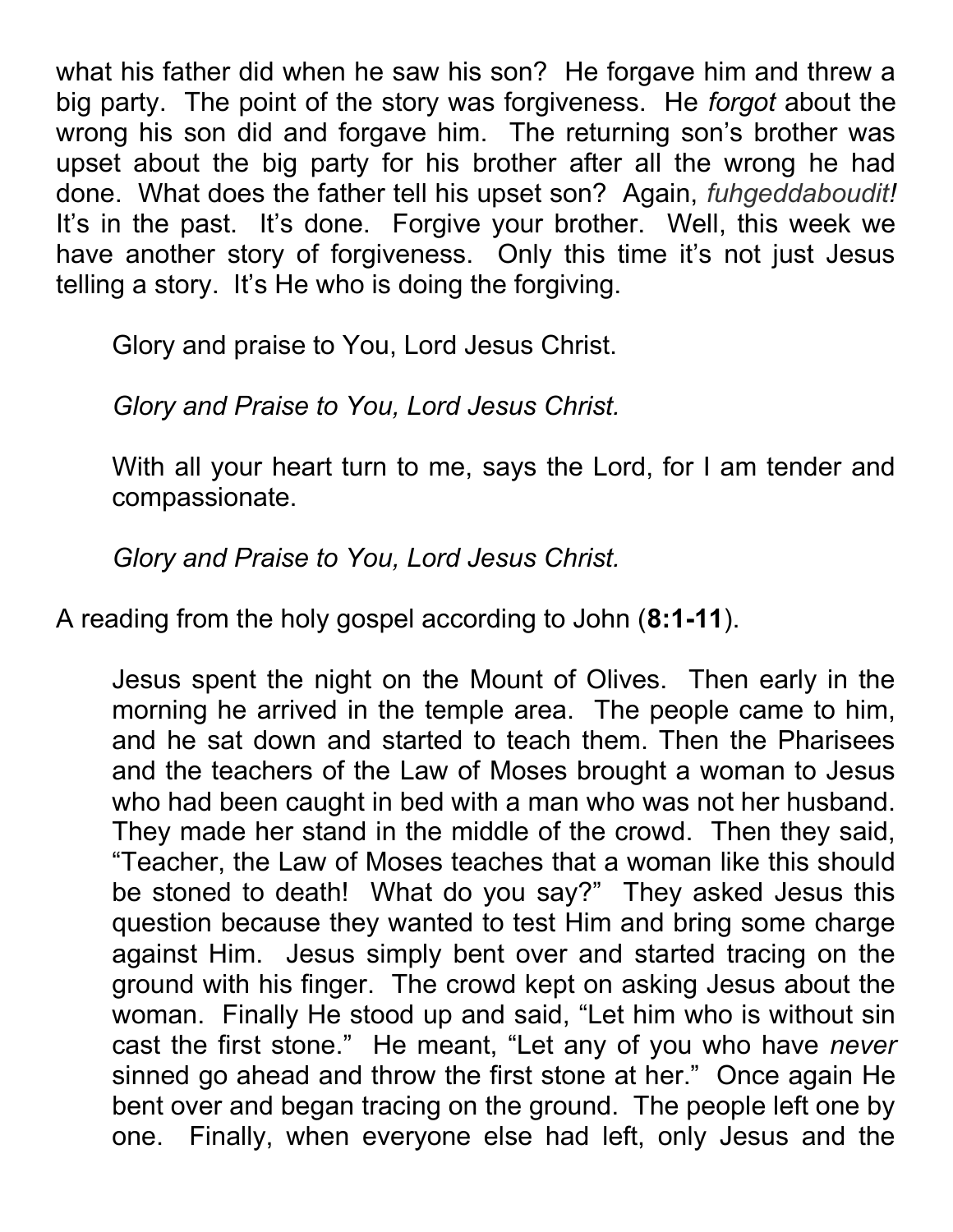woman remained there alone. Jesus stood up and asked her, "Where is everyone? Isn't there anyone left to accuse you?" "No sir," said the woman. Then Jesus told her, "I am not going to accuse you either. You may go now, but don't do this sin anymore." The gospel of the Lord.

So Jesus came down from the Mount of Olives and went right to the temple area, where he started to teach. Then this crowd appeared led by the Pharisees. They wanted to test Jesus. And they brought with them a woman who had been unfaithful to her husband. They wanted to know what Jesus thought should happen with this woman. So here's the test. If Jesus had said let the woman go, then He would be going against the Law of Moses. If He said go ahead and stone her, which is what the Law of Moses said to do, then the Pharisees could get Him in trouble with the Romans.

But remember, girls and boys. Jesus is the Son of God. That means He was a pretty clever guy; this wasn't His first rodeo. Surprise! He didn't pick either of those two wrong choices. He stood up from tracing in the sand, and He said, "Let any of you who have never sinned go ahead and throw the first stone at her." Of course, no one had *never* sinned, so no one could throw the first stone. And in frustration, because Jesus had outsmarted everyone in the crowd, they all lost interest and went away, leaving the woman alone with Jesus. And what did Jesus do? He forgave the woman. He forgot about the woman's past. And in last week's parable of the prodigal son, what did the father do? He forgave his son. He forgot about his son's past, even though he had lost all his money on bad living. And what does God do with all our sins? He forgives them. All we have to do is be sorry and ask for forgiveness.

Let's think back to a time when your brother or sister or classmate hit you. You probably can all remember when something like that happened. And it hurt, right? I'll bet it did. And you became angry. You really wanted that boy or girl who hit you to get punished, right? But what would Jesus do? He would forgive the hitter. He would say,